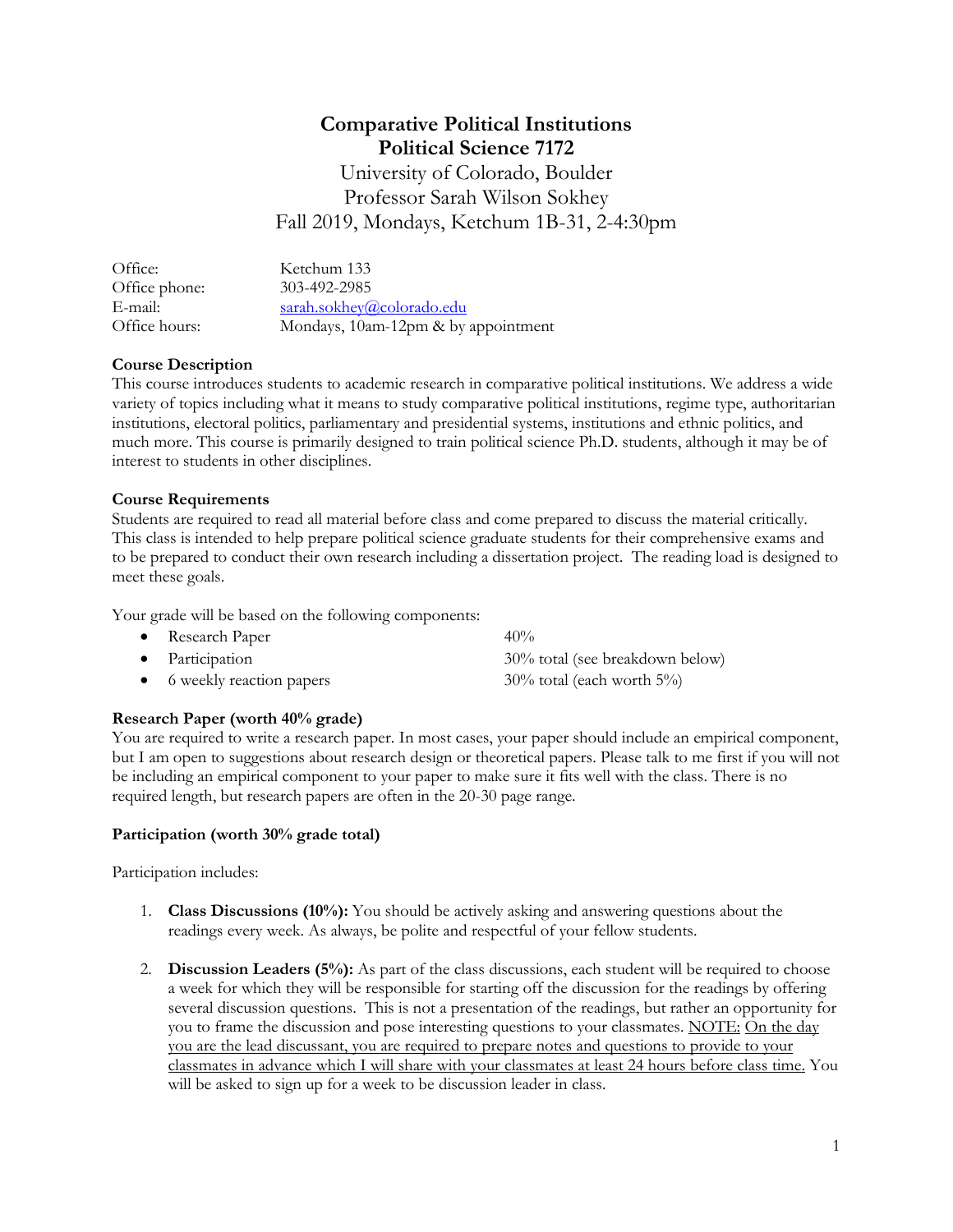- 3. **Abstract (5%):** I will ask you to submit an abstract for your research paper in week 4 of the course. This is not binding and you can change your topic at any time, but I want to encourage you to start thinking and working on the paper sooner than later.
- 4. **Presenting & Discussion Research (10%):** The final two weeks of class are very important because they are devoted to presenting and discussing your research papers which are due at the beginning of fall break. You will be designed as a discussant to focus on one other student's paper. For the paper for which you are the assigned discussant, you should prepare a written memo highlighting the strengths of the paper and areas for improvement. (As always, be polite and constructive.) You should read all of your fellow students' papers before they present.

## **6 Weekly Reaction Papers (worth 30% grade; each paper is worth 5%)**

You are required to write 6 reaction papers based on the readings. The reaction papers should be about 2 pages, double-spaced, 11 or 12 point font. You should briefly summarize the most important points in the readings and identify interesting questions and/or critiques of the materials. You should aim to make an argument in your reaction paper. You can choose any week to write a reaction paper in which reading has been assigned. You are responsible for making sure you complete 6 reaction papers by the end of the semester. We have 11 weeks of reading material (excluding the first week) giving you ample choice of weeks for which to write a reaction paper. You should upload your reaction paper on our course website [\(https://canvas.colorado.edu\)](https://canvas.colorado.edu/) before class that week.

NOTE: You may submit up to 2 extra reaction papers to replace 2 grades on previous reaction papers.

## **Books Recommended (Not Required) for Purchase**

The following texts are recommended for purchase because we read portions of the book for class and because I think they are worth owning. On the syllabus, I list the chapters on which you should focus your reading and these chapters will be scanned and posted on our Canvas course website. I would urge you to consider buying at least some of these. I will also try to put these books on reserve at Norlin Library.

- Jose Cheibub. 2007. *Presidentialism, Parliamentarism, and Democracy*. New York: Cambridge University Press. ISBN‐13: 9780521542449
- Anthony Downs. 1957. *An Economic Theory of Democracy.* London: Harper and Row. (We do not read this book for class. Instead, we read an article by Downs that summarizes the main arguments. This is, however, a very classic work and you should consider buying it.)
- Jennifer Gandhi 2010. *Political Institutions under Dictatorship*. Cambridge University Press.
- Susan Hyde. 2011. *The Pseudo-Democrat's Dilemma: Why Election Observers Became an International Norm.* Cornell University Press.
- Joseph Jupille, Walter Mattlie, and Dunacan Snidal. 2013. *Institutional Choice and Global Commerce*. Cambridge University Press.
- Orit Kedar. 2009. *Voting for Policy, Not Parties: How Voters Compensate for Power Sharing*. Cambridge University Press.
- Amy Liu. 2015. *Standardizing Diversity: The Political Economy of Language Rights.* University of Pennsylvania Press.
- Matthew Soberg Shugart and John M. Carey. 1992. *Presidents and Assemblies: Constitutional Design and Electoral Dynamics*. Cambridge University Press. (We do not read this book for class, but it is an important work that you might consider buying if it relates to research you will do.)
- Kathleen Thelen. 2004. *How Institutions Evolve: The Political Economy of Skills in Germany, Britain, the United States and Japan.* Cambridge University Press.
- Lily Tsai. 2007. *Accountability without Democracy: Solidary Group and Public Goods Provision in Rural China.*  Cambridge University Press.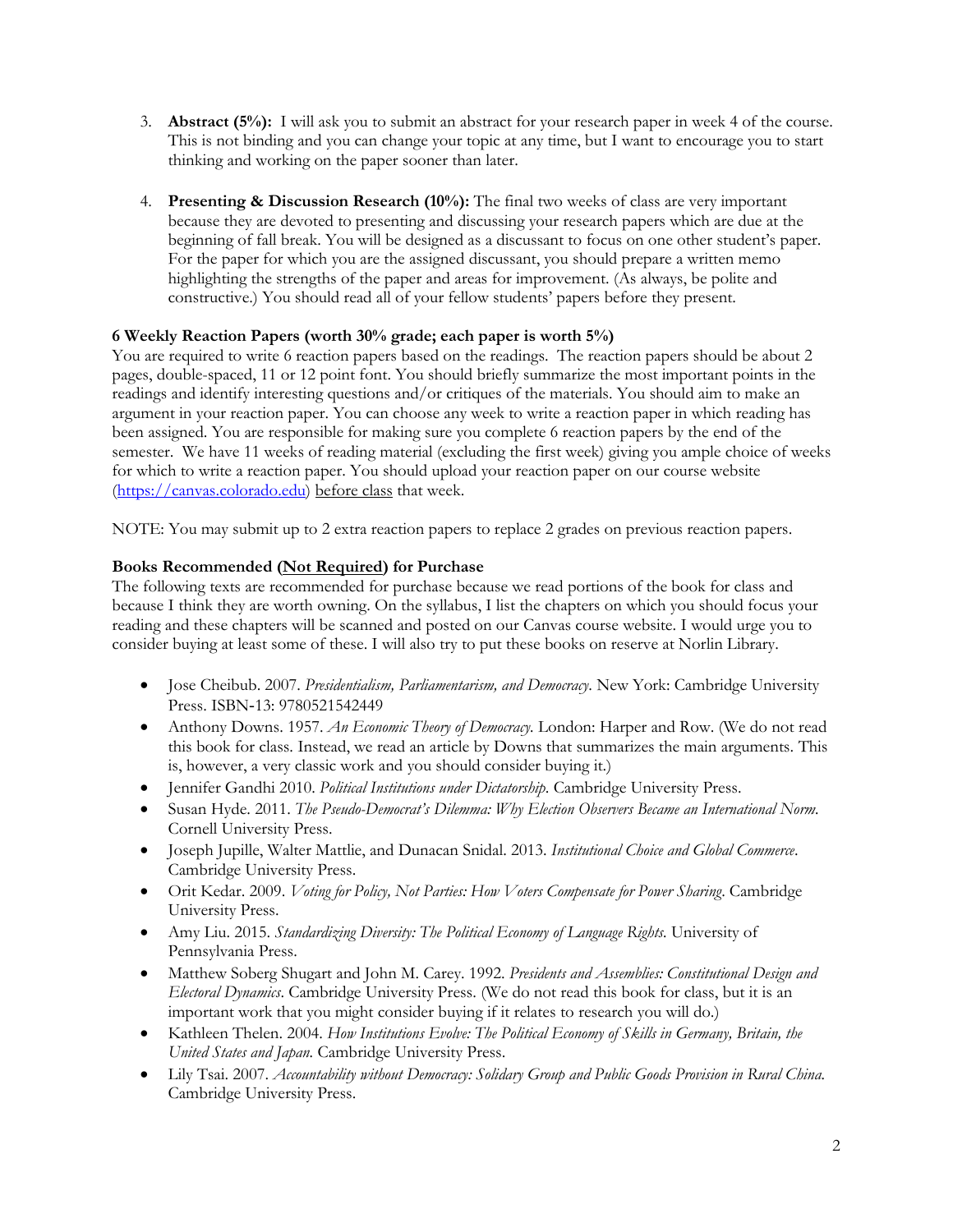George Tsebelis. 2002. *Veto Players: How Political Institutions Work.* Princeton: Princeton University Press. (We read 2 articles by Tsebelis, but we do not read this book for class. If you are interested in this kind of institutional work, you should consider buying this.)

**Accommodations for Disabilities:** If you qualify for accommodations because of a disability, please submit your accommodation letter from Disability Services to your faculty member in a timely manner so that your needs can be addressed. Disability Services determines accommodations based on documented disabilities in the academic environment. Information on requesting accommodations is located on the [Disability Services](http://www.colorado.edu/disabilityservices/students)  [website.](http://www.colorado.edu/disabilityservices/students) Contact Disability Services at 303-492-8671 or [dsinfo@colorado.edu](mailto:dsinfo@colorado.edu) for further assistance. If you have a temporary medical condition or injury, se[e Temporary Medical Conditions](http://www.colorado.edu/disabilityservices/students/temporary-medical-conditions) under the Students tab on the Disability Services website.

**Classroom Behavior:** Students and faculty each have responsibility for maintaining an appropriate learning environment. Those who fail to adhere to such behavioral standards may be subject to discipline. Professional courtesy and sensitivity are especially important with respect to individuals and topics dealing with race, color, national origin, sex, pregnancy, age, disability, creed, religion, sexual orientation, gender identity, gender expression, veteran status, political affiliation or political philosophy.

**Honor Code:** All students enrolled in a University of Colorado Boulder course are responsible for knowing and adhering to the Honor Code. Violations of the policy may include: plagiarism, cheating, fabrication, lying, bribery, threat, unauthorized access to academic materials, clicker fraud, submitting the same or similar work in more than one course without permission from all course instructors involved, and aiding academic dishonesty. All incidents of academic misconduct will be reported to the Honor Code [\(honor@colorado.edu\)](mailto:honor@colorado.edu); 303-492-5550). Students who are found responsible for violating the academic integrity policy will be subject to nonacademic sanctions from the Honor Code as well as academic sanctions from the faculty member. Additional information regarding the Honor Code academic integrity policy can be found at the [Honor Code Office website.](https://www.colorado.edu/osccr/honor-code)

**Plagiarism**: Don't do it. If I find you have plagiarized, you will fail the course and I will follow University procedures to pursue academic sanctions. At the graduate level, the reputational costs of plagiarizing are very high; it's not worth it. More generally, you should take seriously the task of correctly citing works you have referenced. If you have any questions about what constitute plagiarism or proper citation, please ask.

**Sexual Misconduct, Discrimination, Harassment and/or Related Retaliation:** The University of Colorado Boulder (CU Boulder) is committed to fostering a positive and welcoming learning, working, and living environment. CU Boulder will not tolerate acts of sexual misconduct (including sexual assault, exploitation, harassment, dating or domestic violence, and stalking), discrimination, and harassment by members of our community. Individuals who believe they have been subject to misconduct or retaliatory actions for reporting a concern should contact the Office of Institutional Equity and Compliance (OIEC) at 303-492-2127 or cureport@colorado.edu. Information about the OIEC, university policies, [anonymous](https://cuboulder.qualtrics.com/jfe/form/SV_0PnqVK4kkIJIZnf)  [reporting,](https://cuboulder.qualtrics.com/jfe/form/SV_0PnqVK4kkIJIZnf) and the campus resources can be found on the [OIEC website.](http://www.colorado.edu/institutionalequity/)

Please know that faculty and instructors have a responsibility to inform OIEC when made aware of incidents of sexual misconduct, discrimination, harassment and/or related retaliation, to ensure that individuals impacted receive information about options for reporting and support resources.

**Religious Holidays:** Campus policy regarding religious observances requires that faculty make every effort to deal reasonably and fairly with all students who, because of religious obligations, have conflicts with scheduled exams, assignments or required attendance.

**Campus Resources:** The University of Colorado has a wide variety of resources to help you with a range of situations, challenges, and problems you may encounter. You should be aware of these and take full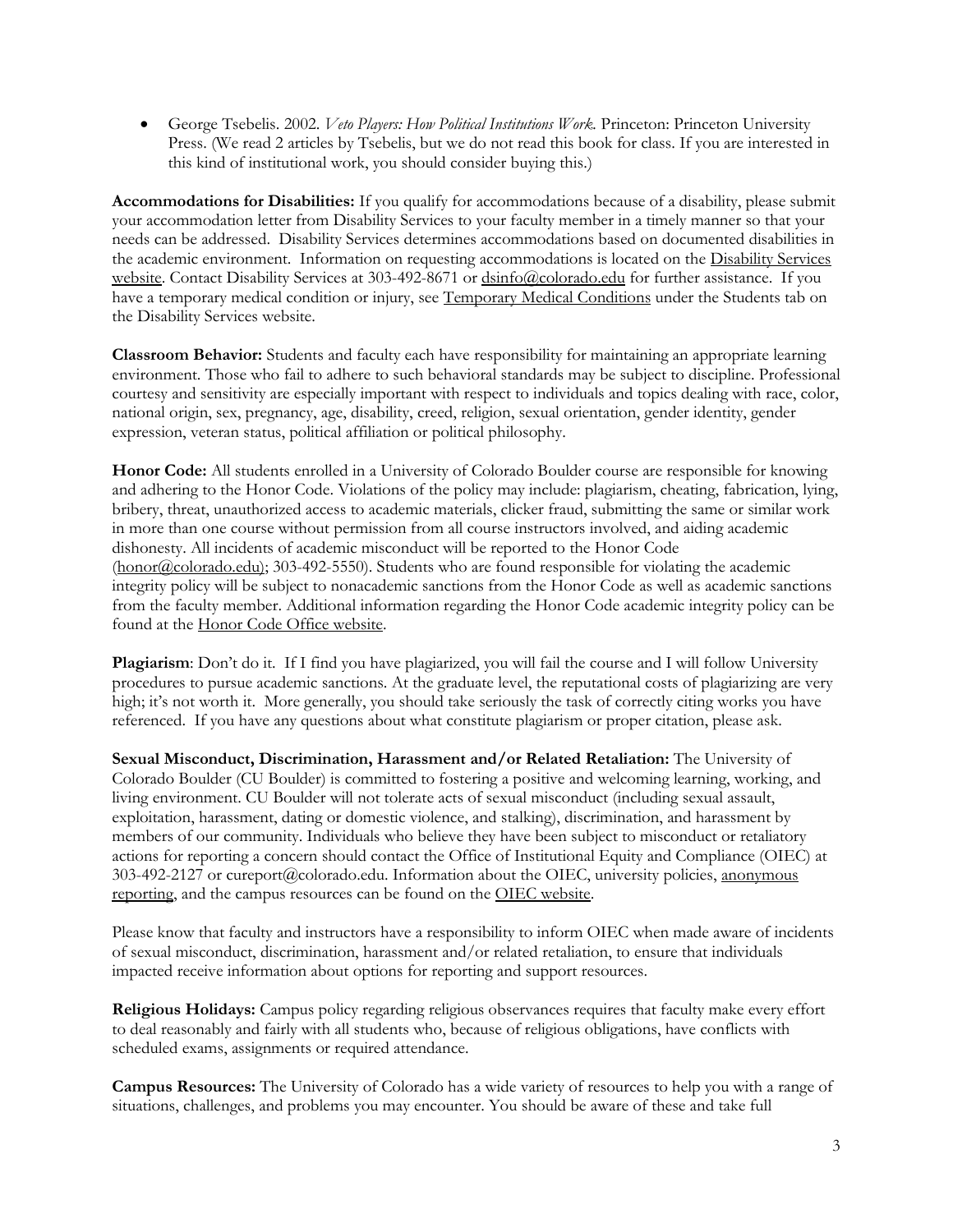advantage of the following resources for yourself. You may also want to keep these in mind if you are concerned about an undergraduate student (regardless of whether they are in a class you are teaching or grading for) or if you are concerned about another graduate student. You should always feel free to let me know about any concerns or assistance you are looking for during the semester.

- **Resources for Graduate Students:** [https://www.colorado.edu/gtp/resources/resources-graduate](https://www.colorado.edu/gtp/resources/resources-graduate-students)[students](https://www.colorado.edu/gtp/resources/resources-graduate-students)
- **Campus Resources:** [https://www.colorado.edu/graduateschool/current-students/campus](https://www.colorado.edu/graduateschool/current-students/campus-resources)[resources](https://www.colorado.edu/graduateschool/current-students/campus-resources)
- **Student Support and Case Management:** [https://www.colorado.edu/studentaffairs/students](https://www.colorado.edu/studentaffairs/students-concern/student-support-and-case-management)[concern/student-support-and-case-management](https://www.colorado.edu/studentaffairs/students-concern/student-support-and-case-management)
- **Counseling and Psychiatric Services:** <https://www.colorado.edu/counseling/>
- **Office of Victim Assistance:** <https://www.colorado.edu/ova/>
- **Student Conduct & Conflict Resolution:** <https://www.colorado.edu/sccr/>
- **Medical Services:** <https://www.colorado.edu/healthcenter/>
- **CU Boulder Police:** <https://www.colorado.edu/police/>
- **Responding to students in distress:** <https://www.colorado.edu/redfolder/>

**Names & Pronouns:** Professional courtesy and sensitivity are especially important with respect to individuals and topics dealing with differences of race, culture, religion, politics, sexual orientation, gender, gender variance, and nationalities. Class rosters are provided to the instructor with the student's legal name. I will gladly honor your request to address you by an alternate name or gender pronoun. Please advise me of this preference early in the semester so that I may make appropriate changes to my records. See polices at [colorado.edu/policies/classbehavior.html](http://www.colorado.edu/policies/classbehavior.html) and at

[colorado.edu/studentaffairs/judicialaffairs/code.html#student\\_code.](http://www.colorado.edu/studentaffairs/judicialaffairs/code.html)

**A Note on the Design of the Syllabus:** There are a lot of considerations that go into the design of a syllabus for a graduate level seminar in the social sciences. My criteria for selecting topics and readings are to:

- Cover important material in the discipline to help you prepare for comprehensive exams and prepare you to conduct your own research
- Choose things that are interesting to discuss
- Include classic, big works
- Include recent, innovative works
- Avoid duplicating material (too much) from other seminars students are likely to take
- Include traditionally underrepresented groups of authors including people of color and women
- Include relevant research from faculty in our own department

My syllabi are constantly evolving in order to fulfill these criteria and balance these different—and sometimes competing—goals. Suggestions are welcome!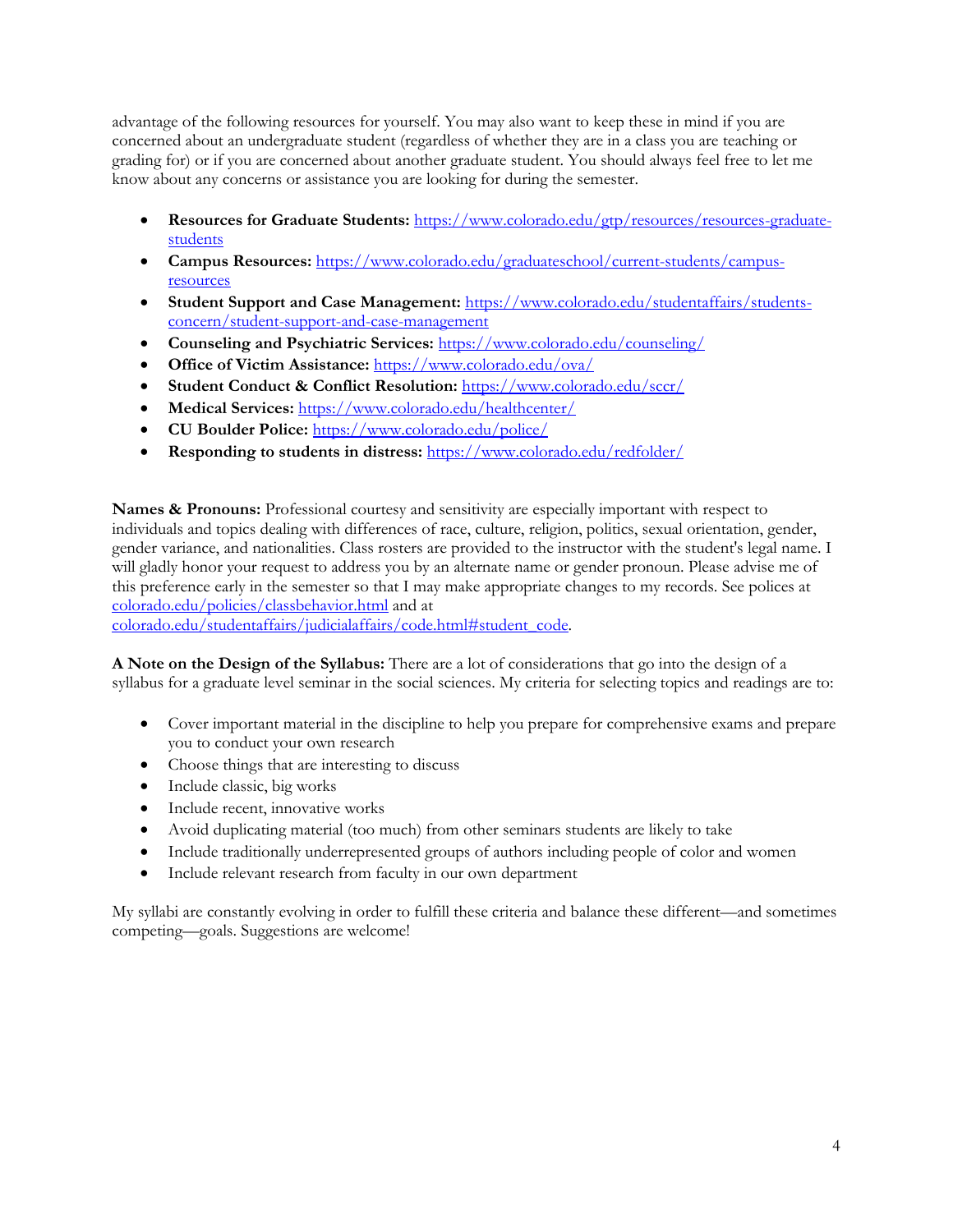#### **Course Plan**

The required readings will be posted on our course website on Canvas [\(https://canvas.colorado.edu\)](https://canvas.colorado.edu/) except for the books listed for purchase. I will try to put the books suggested for purchase on reserve at Norlin Library. Recommended readings are optional and are included to give you a fuller idea of the literature on the topic. Recommended readings may also be useful for your research papers.

The course is organized around the following topics:

- Topic 1: Intro to Studying Comparative Political Institutions
- Topic 2: Regime Type & Authoritarian Institutions
- Topic 3: Democratic Institutions
- Topic 4: Institutional Effects (on things like ethnic politics, policy outcomes, trust, etc.)
- Topic 5: How to Think About, Study & Measure Institutions
- Topic 6: Current Innovative Research (That's You!)

## **Topic 1: Introduction to Studying Comparative Political Institutions**

## **Week 1 (August 26): Studying Comparative Political Institutions**

#### Required:

*Recent academically informed commentary on comparative political institutions*

- Alla Baronovsky-Dewey, "Why Russia's Garbage Protests Turned Violent: The bigger stink may be corruption, not trash," *Washington Post*, Monkey Cage blog, August 19, 2019.
- Jesse Marks, "Humanitarian aid in Syria is being politicized—and too many civilians in need aren't getting it; when the government controls the aid, it gets used for political gain," *Washington Post*, Monkey Cage blog, August 6, 2019.
- Laura Seay, "'Strong NGOs and Weak States' takes an intriguing look at the path of justice in Congo and South Africa; NGOs may wield more power than you think," *Washington Post*, Monkey Cage blog, August 16, 2019.

## *Classic Works*

- Gabriel Almond. 1955. "Comparative Political Systems," Paper prepared for the Conference on the Comparative method in The Study of Politics, Social Science Research Council, Princeton University, June 2-4.
- Kathleen Thelen. 2009. "Institutional Change in Advanced Political Economies," *British Journal of International Relations*, 47:3 (September).

## Recommended:

- Robert Dahl. 1961. "The Behavioral Approach in Political Science: Epitaph for a Monument to a Successful Protest," *American Political Science Review*, Vo. 55, No.4 (Dec.), pp. 763-772. (This is fun to read and also a good look at how people used to think about the discipline of political science. It used to be that everything we studied was political institutions.)
- Peter Hall. 1997. "The Role of Interests, Institutions, and Ideas in the Comparative Political Economy of Industrialized Nations," in *Comparative Politics*: *Rationality, Culture and Structure*, Mark Irving Luchbach and Alan S. Zuckerman, eds. Cambridge University Press.
- Paul Pierson. 2004. *Politics in Time: History, Institutions, and Political Analysis*. Princeton University Press.
- Kathleen Thelen. 2004. *How Institutions Evolve: The Political Economy of Skills in Germany, Britain, the United States and Japan.* Cambridge University Press.

## **Week 2 (September 2) – No Class (Labor Day holiday)**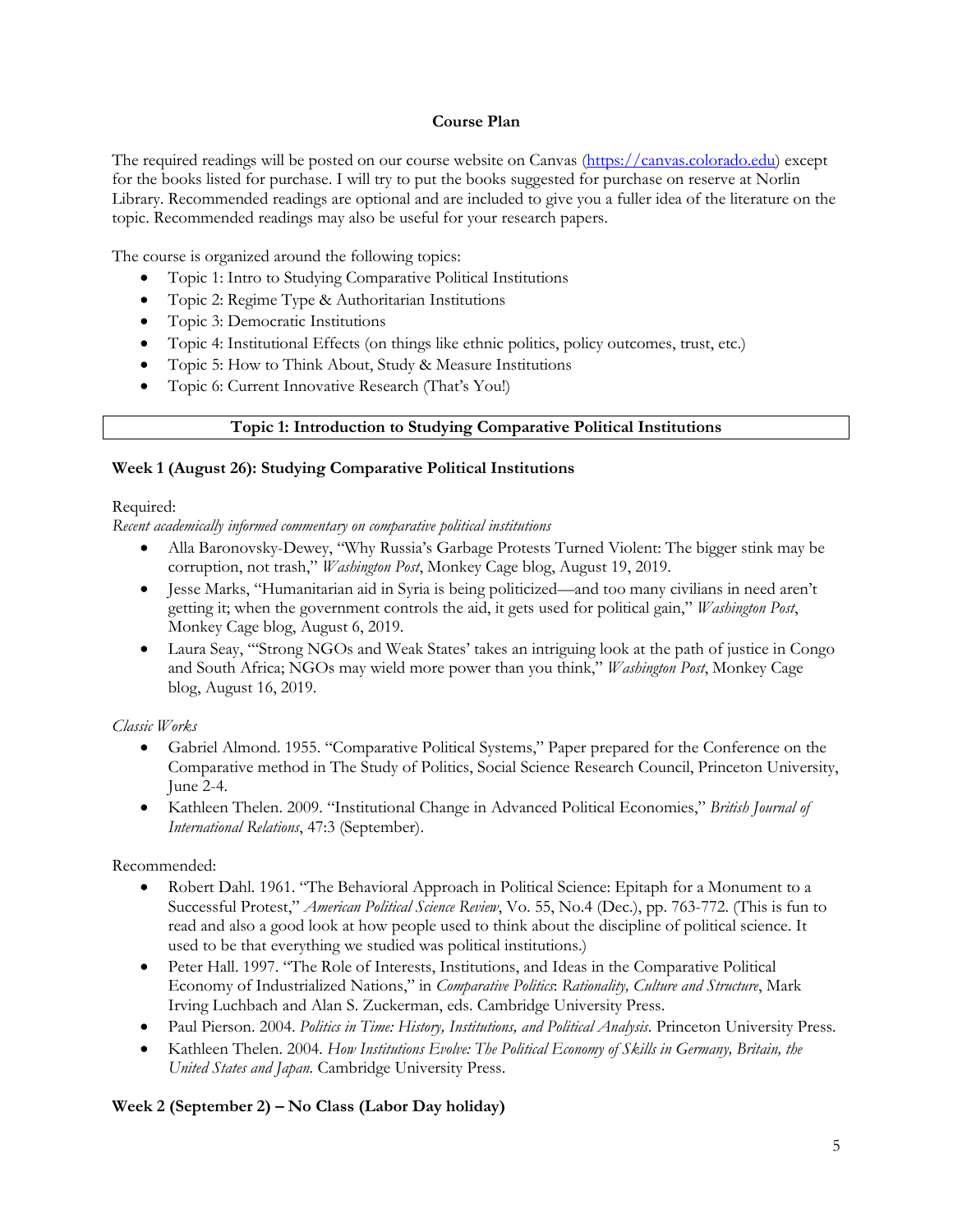# **Topic 2: Regime Type & Authoritarian Institutions**

## **Week 3 (September 9) – Regime Type as an Institution**

#### $Discussion$   $Leader(s):$   $\_\_$

Required:

- José Antonio Cheibub, Jennifer Gandhi, and James Raymond Vreeland. 2010. "Democracy and Dictatorship Revisited." *Public Choice* 143: 67-101.
- Larry Diamond. 2002. "Thinking about Hybrid Regimes*." Journal of Democracy* 13: 21-35.
- Barbara Geddes, Joseph Wright, and Erica Frantz. 2014. "Autocratic Breakdown and Regime Transitions: A New Dataset." *Perspectives on Politics* 12: 313-331.
- Susan Hyde and Elizabeth Saunders. 2019. "Recapturing Regime Type in International Relations: Leaders, Institutions, and Agency Space," Forthcoming in *International Organization.*
- Jessica Weeks. 2012. "Strongmen and Straw Men: Authoritarian Regimes and the Initiation of International Conflict," *American Political Science Review,* Vol. 106, Issue 2 (May): 326-347.

## Recommended:

- Alexandre Debs and H.E. Goemans. 2010. "Regime Type, the Fate of Leaders, and War," *American Political Science Review*, 104: 430-45.
- Jacob Gerner Hariri. 2012. "The Autocratic Legacy of Early Statehood," *American Political Science Review* 106, 3 (August): 471-494;
- Lisa Blaydes and Eric Chaney. 2013. The Feudal Revolution and Europe's Rise: Political Divergence of the Christian West and the Muslim World before 1500 CE. *American Political Science Review* 107, 1 (February): 16-34.
- Levitsky, Steven & Lucan A. Way. 2002. "The Rise of Competitive Authoritarianism." *Journal of Democracy* 13: 51-65.

## **Week 4 (September 16) – Institutions in Authoritarian Regimes**

Discussion Leader(s):  $\Box$ 

DUE: Submit a proposed abstract for your research paper on our Canvas course website before class time on Monday, September 16 at 2pm.

Required:

- Jennifer Gandhi 2010. *Political Institutions under Dictatorship*. Cambridge University Press; read chapters 1, 4, 6, and 7.
- Jennifer Gandhi and Adam Przeworski. 2006. "Cooperation, Cooptation, and Rebellion Under Dictatorships." Economics and Politics 18: 1-26.
- Melanie Manion. 2015. *Information for Autocrats: Representation in Chinese Local Congresses.* New York: Cambridge University Press. Read Introduction, Chapter 1 (Institutional Design), Chapter 2 (Selectoral Connection), and Conclusion chapter.
- Lily Tsai. 2007. *Accountability without Democracy*: *Solidary Groups and Public Goods Provision in Rural China.* Cambridge University Press; read chapters 1, 4, and 9.

Recommended:

 Dawn Brancati. 2014. Democratic Authoritarianism: Origins and Effects. *Annual Review of Political* Science 17: 313-326.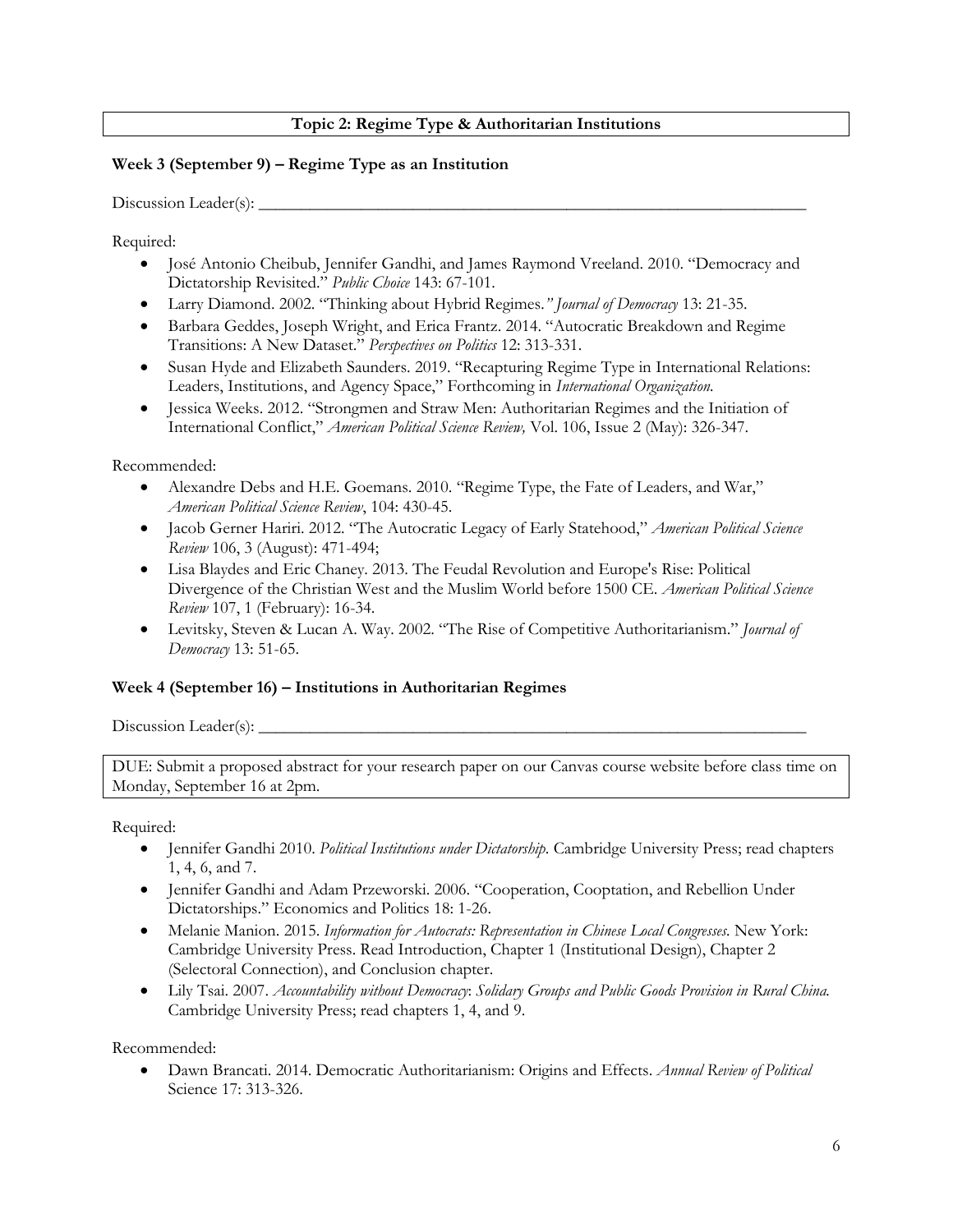- Jennifer Gandhi and Ellen Lust-Okar. 2009. Elections under Authoritarianism. *Annual Review of Political Science*, 12:403-422.
- Edmund Malesky and Paul Schuler. 2010. "Nodding or Needling: Analyzing Delegate Responsiveness in an Authoritarian Parliament," *American Political Science Review*, 104: 482-502.
- Steven Levitsky and Lucan A. Way. 2010. *Competitive Authoritarianism: Hybrid Regimes After the Cold War.* New York: Cambridge University Press.
- Rachel Beatty Riedl. 2014. *Authoritarian Origins of Democratic Party Systems in Africa*. Cambridge University Press.
- Jessica Weeks. 2008. "Autocratic Audience Costs: Regime Type and Signaling Resolve," *International Organization*, 62: 35-64.

# **Week 5 (September 23) – Elections & Electoral Problems**

Discussion Leader(s): \_\_\_\_\_\_\_\_\_\_\_\_\_\_\_\_\_\_\_\_\_\_\_\_\_\_\_\_\_\_\_\_\_\_\_\_\_\_\_\_\_\_\_\_\_\_\_\_\_\_\_\_\_\_\_\_\_\_\_\_\_\_\_\_

Required:

- Emilie Hafner-Burton, Susan Hyde and Ryan Joblonski. 2014. "When Do Governments Resort to Election Violence?" *British Journal of Political Science*, 44(1): 149-179.
- Emilie Hafner-Burton, Susan Hyde, and Ryan Jablonski. 2018. "Surviving Elections: Election Violence, Incumbent Victory and Post-Election Repurcussions," *British Journal of Political Science*, Vol. 48, Issue 2 (April).
- Valerie Bunce and Sharon Wolchik. 2010. "Defeating Dictators: Electoral Change and Stability in Competitive Authoritarian Regimes," *World Politics*, Vol. 62, Issue 1 (January).
- Susan Hyde. 2011. *The Pseudo-Democrat's Dilemma: Why Election Observers Became an International Norm.* Cornell University Press; read chapters 1, 4, 5, and conclusion.

- Scott Gehlbach and Alberto Simsper: 2014. "Electoral Manipulation as Bureaucratic Control." *American Journal of Political Science*.
- Emily Beaulieu. 2014. *Electoral Protest and Democratization in the Developing World*. Cambridge University Press.
- Emily Beaulieu and Susan D. Hyde. 2009. "In the Shadow of Democracy Promotion: Strategic Manipulation, International Observers, and Election Boycotts." *Comparative Political Studies*, 42: 392- 415.
- Beatriz Magaloni. 2006. *Voting for Autocracy: Hegemonic Party Survival and its Demise in Mexico*. Cambridge University Press.
- Lisa Blaydes. 2011. *Elections and Distributive Politics in Mubarak's Egypt*. New York; Cambridge University Press.
- Dawn Brancati and Jack Snyder. 2012. "Time to Kill: The Impact of Election Timing on Post-Conflict Stability," *Journal of Conflict Resolution*, 57:822-853.
- Andreas Schedler. 2002. "The Menu of Manipulation," *Journal of Democracy*, 13(2): 36-50.
- Andreas Schedler, 2002. "The Nested Fame of Democratization by Elections," *International Political Science Review*, 23(1): 103-122.
- Andreas Schedler, ed. 2006. *Electoral Authoritarianism: The Dynamics of Unfree Competition*. Boulder, CO: Lynne Rienner Publishers.
- Alberto Simpser. 2012: *Why Parties and Governments Manipulate Elections: Theory, Practice, and Implications*. Cambridge University Press.
- Susan Stokes. 2005. "Perverse Accountability: A Formal Model of Machine politics with Evidence from Argentina," *American Political Science Review*, 99(3):315-325.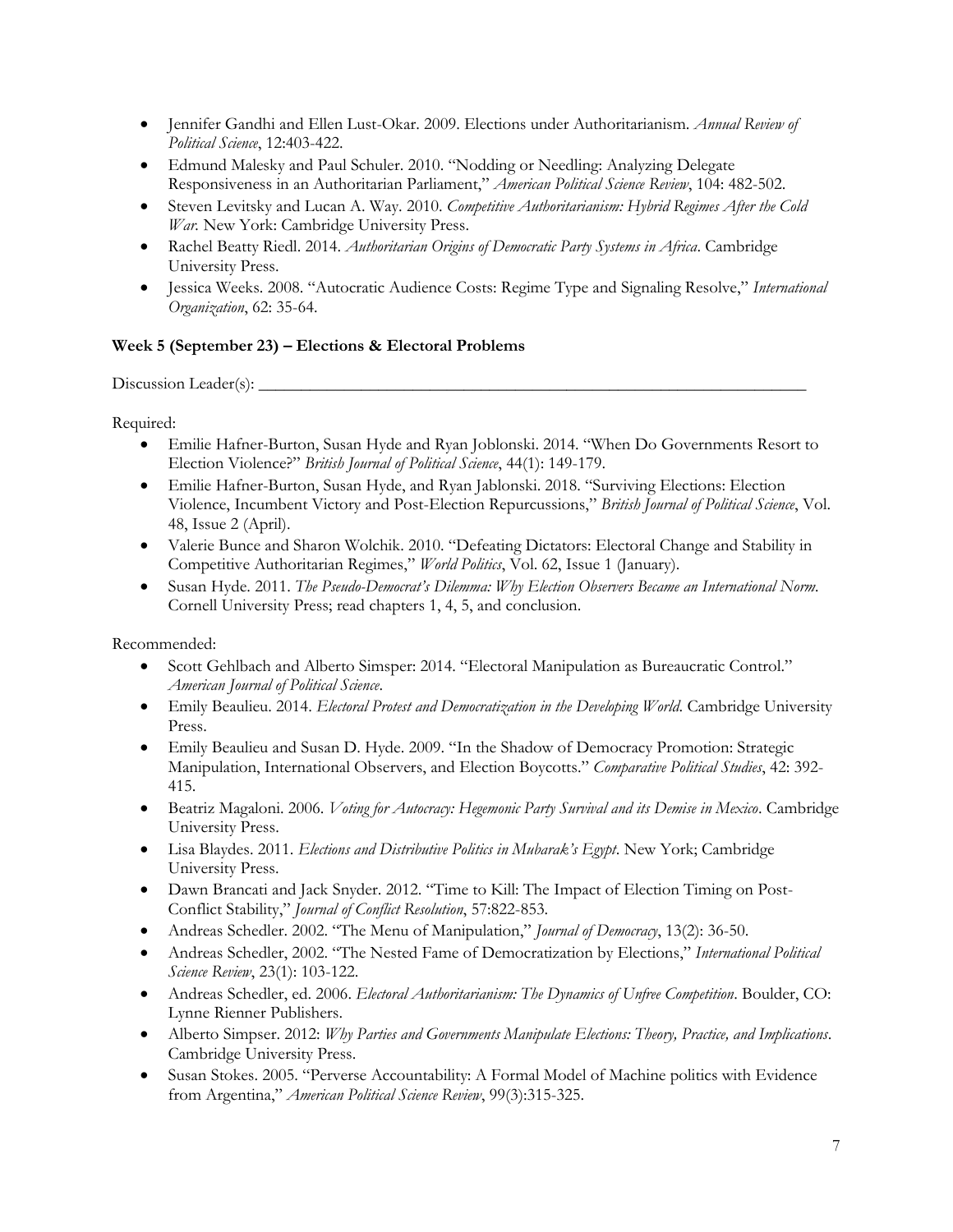Joshua Tucker. 2007. "Enough! Electoral Fraud, Collective Action Problems, and Post-Communist Colored Revolutions," *Perspectives on Politics*, 5(3):535-551.

## **Topic 3: Democratic Institutions**

#### **Week 6 (September 30) – Parliamentary, Presidential, and Semi-Presidential Regimes**

Discussion Leader(s):

Required:

- José Cheibub. 2006. *Presidentialism, Parliamentarism and Democracy.* Cambridge University Press; read chapters 1, 2, 6, and conclusion.
- Sona Golder. 2006. "Pre-Electoral Coalition Formation in Parliamentary Democracies," *British Journal of Political Science*, 36: 193-212.
- George Tsebelis. 1995. 'Decision Making in Political Systems: Veto Players in Presidentialism, Parliamentarism, Multicameralism, and Multipartyism.' *British Journal of Political Science*.
- Tsebelis, George. 1999. "Veto Players and Law Production in Parliamentary Democracies: An Empirical Analysis." *American Political Science Review*, 93: 591-608.
- Margit Tavits. 2009. *Presidents with Prime Ministers*. Oxford: Oxford University Press; read Chapters 1, 3, and 7

Recommended (including some readings on government formation):

- Cheibub, José Antonio, Zachary Elkins, & Tom Ginsburg. 2013. "Beyond Presidentialism and Parliamentarism." *British Journal of Political Science* 44: 515-544.
- Elgie, Robert. 2011. Semi-Presidentialism: Sub-Types and Democratic Performance. Oxford: Oxford University Press.
- Linz, Juan. 1990. The Perils of Presidentialism. *Journal of Democracy* 1: 51-69;
- Shugart, Matthew Soberg, and John M. Carey. 1992. *Presidents and Assemblies: Constitutional Design and Electoral Dynamics*. New York: Cambridge University Press.
- Tavits, Margit. 2009. *Presidents with Prime Ministers*. Oxford: Oxford University Press.
- Tsebelis, George. 2002. *Veto Players: How Political Institutions Work.* Princeton: Princeton University Press.
- Golder, Matt, Sona Golder, & David Siegel. 2012. "Modeling the Institutional Foundations of Parliamentary Government Formation." Journal of Politics 74: 427-445.1
- Golder, Sona & Margaret H. Arrioti. Forthcoming. "Partisan Portfolio Allocation in African Democracies." Comparative Political Studies.
- Kellam, Marisa. 2015. "Parties for Hire: How Particularistic Parties Influence Presidents' Gov-erning Strategies." Party Politics 21: 515-526.
- Folke, Olle and Johanna Rickne. 2016. "The Glass Ceiling in Politics: Formalization and Empirical Tests." Comparative Political Studies 49(5): 567-599.
- O'Brien, Diana Z. 2015. "Rising to the Top: Gender, Political Performance, and Party Leader-ship in Advanced Industrial Democracies." American Journal of Political Science 59(4): 1022-1039.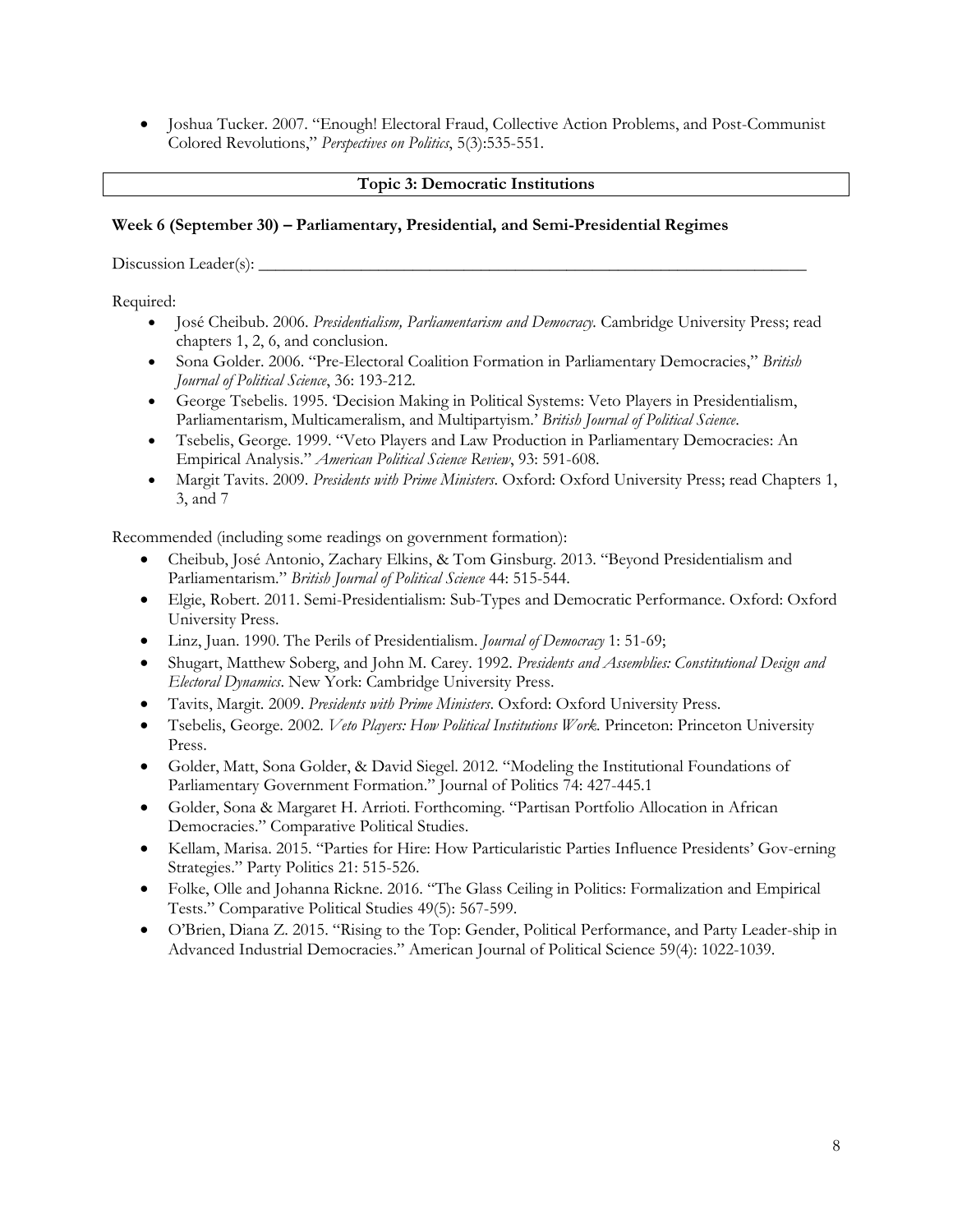# **Week 7 (October 7) – Electoral Politics & Party Systems**

 $Discussion$  Leader(s):  $\_\_$ 

Required:

*The Classics*

- Anthony Downs. 1957. "An Economic Theory of Political Action in a Democracy," *Journal of Political Economy*, Vol. 65, No. 2 (April), pp. 135-150.
- On Duverger, read: Joseph A. Schlesinger and Mildred S. Schlesinger. 2006. "Maurice Duverger and the Study of Political Parties," *French Politics*, Vol. 4: 58-68.

*Newer Work*

- Andrea Aldrich. 2018. "Party organization and gender in European elections," *Party Politics*.
- Pradeep Chhibber and Ken Kollman. 1998. "Party Aggregation and the Number of Parties in India and the United States." *American Political Science Review*, 92: 329-342.
- Orit Kedar. 2009. *Voting for Policy, Not Parties: How Voters Compensate for Power Sharing*. New York: Cambridge University Press; Focus on chapters 1, 2, and 6.
- See also: Patrick Dunleavy, 2012, "Duverger's Law is a dead parrot. European political scientists need to recognize that plurality or majority voting has no tendency at all to produce two party politics," London School of Economics (LSE) blog, <https://blogs.lse.ac.uk/europpblog/2012/06/20/duvergers-law-is-dead/>

- Joel Barkan, Paul J. Densham, & Gerard Rushton. 2006. "Space Matters: Designing Better Electoral Systems for Emerging Democracies." American Journal of Political Science 50: 926-939.
- Tiffany D. Barnes and Mirya R. Holman. Forthcoming (in 2019). "Gender Quotas, Women's Representation, and Legislative Diversity," *Journal of Politics*.
- Benoit, Kenneth. 2000. "Which Electoral Formula is the Most Proportional? A New Look with New Evidence." Political Analysis 8: 381-388.
- Benoit, Kenneth. 2002. "The Endogeneity Problem in Electoral Studies: A Critical Re-Examination of Duverger's Mechanical Effect." Electoral Studies 21: 35-46.
- Bunce & Wolchik book, Competitive Authoritarian Elections
- William Clark and Matt Golder. 2006. "Rehabilitating Duverger's Theory: Testing the Mechanical and Strategic Modifying Effects of Electoral Laws." Comparative Political Studies 39: 679-708.
- W. M. Dobell. 1986. "Updating Duverger's Law," *Canadian Journal of Political Science*, Vo. 19, No. 3 (Sep.), pp. 585-595.
- Downs, Anthony. 1957. An Economic Theory of Democracy. London: Harper and Row.
- Duverger, Maurice. [1954] 1963. Political Parties: Their Organization and Activity in the Modern State. New York: John Wiley & Sons, Inc. (This is a foundational work that you should absolutely know about.)
- Lijphart, Arend. 1994. Electoral Systems and Party Systems. Oxford: Oxford University Press.
- Kollman, Ken, John Miller & Scott E. Page. 1998. "Political Parties and Electoral Landscapes." British Journal of Political Science 28: 139-158.
- Seymour Martin Lipset and Stein Rokkan. 1990. "Cleavage Structures, Party Systems and Voter Alignments." In Peter Mair (ed.) *The West European Party System*. Oxford: Oxford University Press.
- Riker, William H. 1982. "The Two-Party System and Duverger's Law: An Essay on the History of Political Science." American Political Science Review 76: 753-766.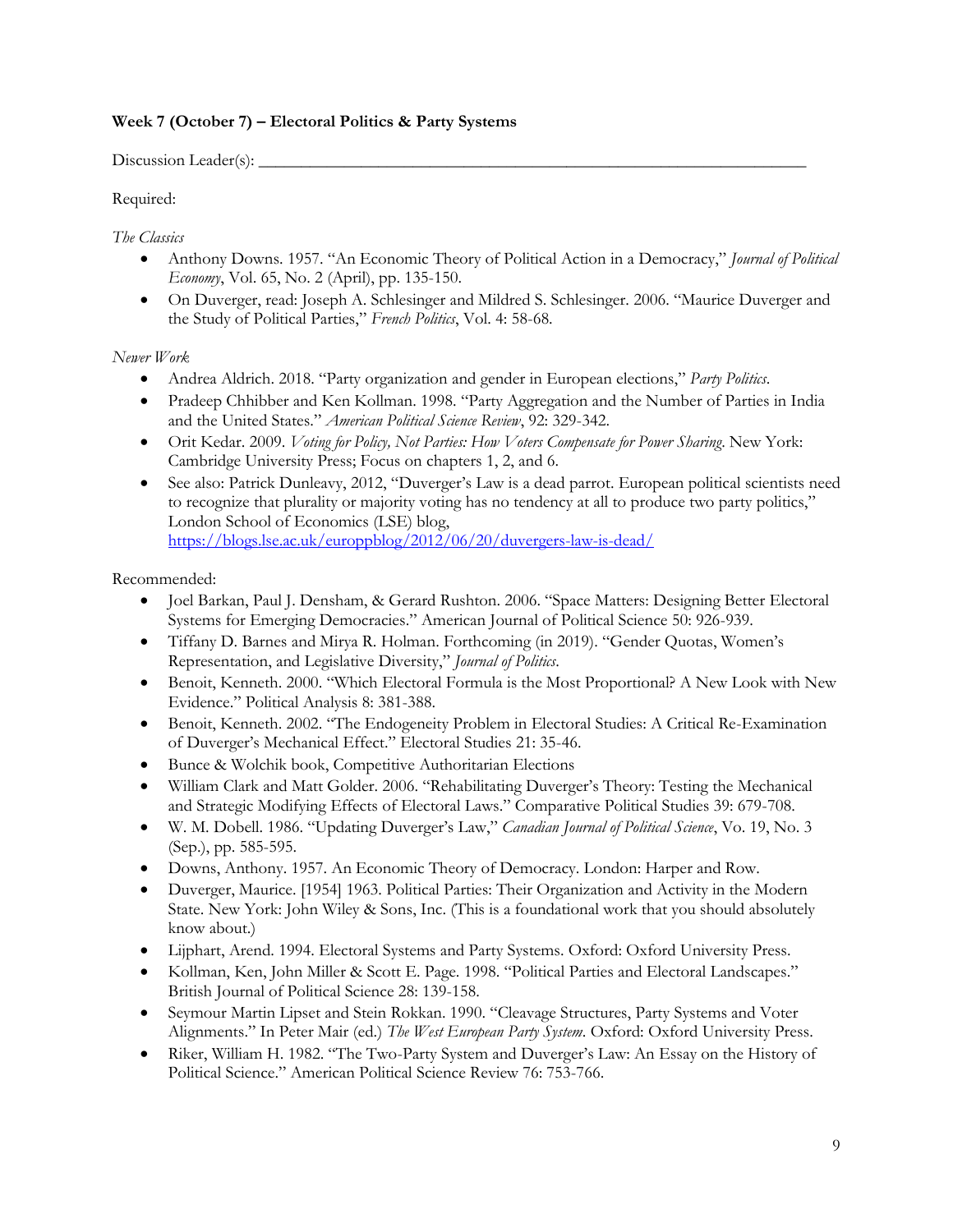- Shugart, Matthew Soberg & Martin P. Wattenberg. 2001. Mixed-Member Electoral Systems: The Best of Both Worlds? Oxford: Oxford University Press.
- Stoll, Heather. 2013. Changing Societies, Changing Party Systems. New York: Cambridge University Press.
- Stoll, Heather. 2015. "Presidential Coattails: A Closer Look." Party Politics 21: 417-427.
- Taagepera, Rein & Matthew Shugart. 1989. Seats and Votes. New Haven: Yale University Press.
- Jason Wittenberg. 2006. *Crucibles and Political Loylty: Church Institutions and Electoral Continuity in Hungary*. Cambridge University Press.

## **Topic 4: Institutional Effects**

## **Week 8 (October 14) – Institutions & Ethnic Politics**

Discussion Leader(s):  $\Box$ 

Required:

- Donald Horowitz. 1993. "Democracy in Divided Societies," *Journal of Democracy* 4, 4 (October): 18-38.
- Arend Lijphart. 2004. "Constitutional Design for Divided Societies," *Journal of Democracy* 15: 96-109;
- Amy Liu. 2015. *Standardizing Diversity: The Political Economy of Language Rights*. University of Pennsylvania Press; read chapters 1, 3, and 4.
- Joel Selway and Kharis Templeman. 2012. "The Myth of Consociationalism? Conflict Reduction in Divided Societies," *Comparative Political Studies* 45 (December): 1542-1571;
- Benjamin Graham, Michael K. Miller and Kaare Strøm. 2017. "Safeguarding Democracy: Powersharing and Democratic Survival," *American Political Science Review* 111, 4 (November): 686-704.

- Michaele Ferguson. 2012. *Sharing Democracy*. Oxford University Press.
- Dino Hadzic, David Carlson, and Margit Tavits. 2017. "The Effect of Exposure to Violence on Ethnic Voting." *British Journal of Political Science.*
- Arend Lijphart. 1996. The puzzle of Indian democracy: A consociational interpretation. *American Political Science Review* 90, 2 (June): 258-268;
- Rudy B. Andeweg. 2000. Consociational Democracy. *Annual Review of Political Science* 3: 509- 536;
- Benjamin Reilly. 2002. Electoral Systems for Divided Societies. *Journal of Democracy* 13 (2): 156- 170;
- Zachary Elkins and John Sides. 2007. Can Institutions Build Unity in Multiethnic States? *American Political Science Review* 101 (4): 693-708.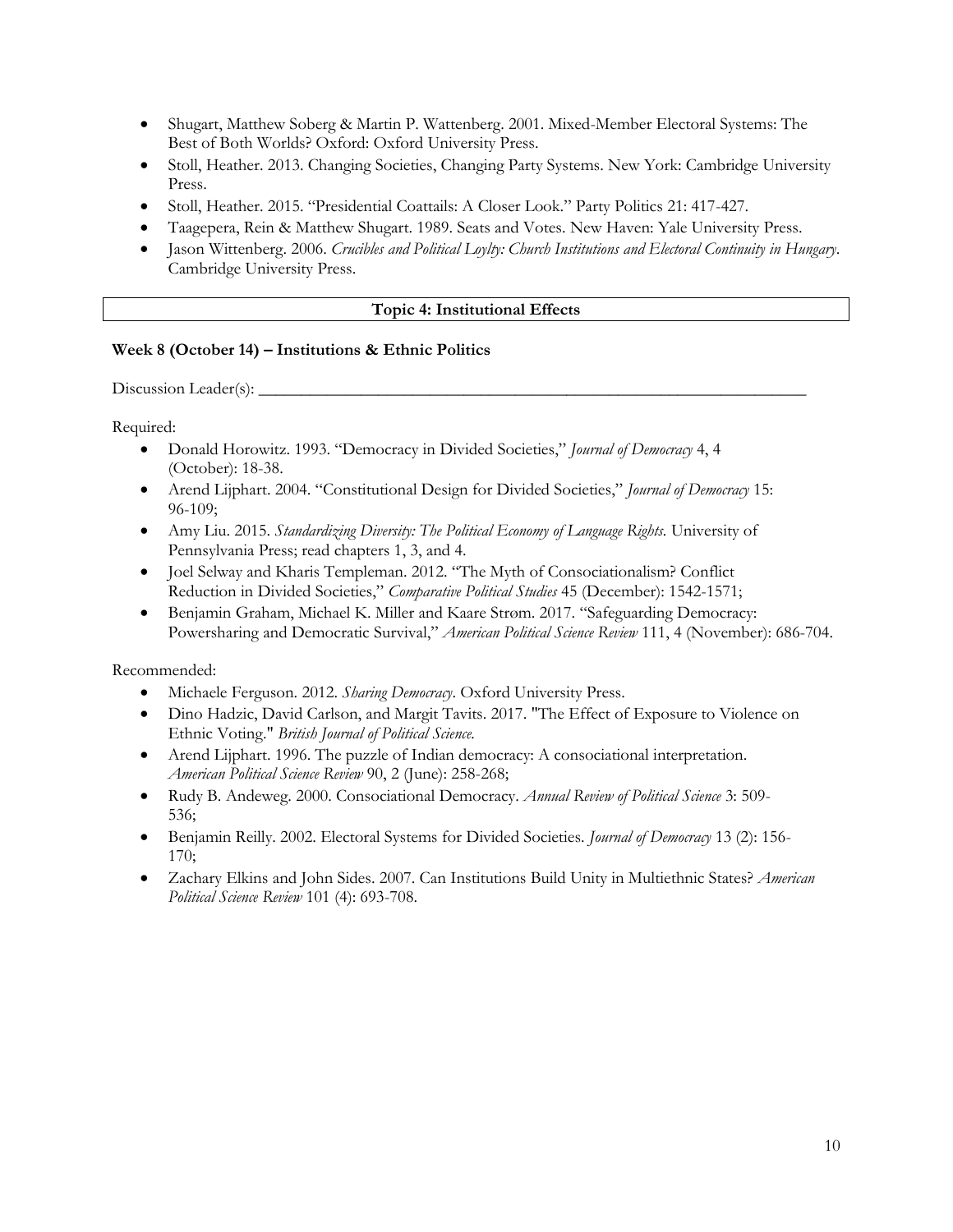## **Week 9 (October 21) – Institutions & Policy Outcomes**

Discussion Leader(s):  $\_\_$ 

Required:

- Kendall D. Funk and Andrew Q. Philips. 2019. "Representative Budgeting: Women Mayors and the Composition of Spending in Local Governments," *Political Research Quarterly*, Vol. 72(1), pp. 19-33.
- Ato Kwamena Onoma. 2010. "The Contradictory Potential of Institutions: The Rise and Decline of Land Documentation in Kenya," in *Explaining Institutional Change: Ambiguity, Agency, and Power*. Cambridge University Press, eds. James Mahoney and Kathleen Thelen.
- Sibel Otkay. 2018. "Chamber of opportunities: Legislative politics and coalition security policy," *The British Journal of Politics and International Relations*, Vol. 20(1).
- Sarah Wilson Sokhey. 2017. *The Political Economy of Pension Policy Reversal in Post-Communist Countries*  (aka, PEPPER-Comm). Cambridge University Press. Read chapters 3 and 4, and the overview & summary of the case study findings.

Recommended:

- Hilary Appel. 2011. *Tax Politics in Eastern Europe: Globalization, Regional Integration, and the Democratic Compromise*. University of Michigan Press.
- Scott Gehlbach. 2008. *Representation through Taxation: Revenue, Politics, and Development*. Cambridge University Press; Read chapters 3, 4, and 6
- Jacob Hacker. 2006. *The Great Risk Shift: The New Economic Insecurity and the Decline of the American Dream*. Oxford University Press.
- Andrew Macintyre, *The Power of Institutions: Political Architecture and Governance*, Cornell University Press, 2003.
- Clara Park, "Financial Connectedness and Restrictive Liberalization," working paper from September 26, 2018.
- Eric Patashnik, *Reforms at Risk: What Happens After Major Changes Are Enacted*. Princeton University Press.
- Democracy & Economic Reform
	- o Adam Przeworski. 1990. *Democracy and the Market*. Cambridge University Press.
	- o Joel Hellman. 1998. "Winner's Take All," *World Politics*.
	- o Timothy Frye. 2010. *Building States and Markets After Communism: The Perils of Polarized Democracy*. Cambridge University Press.

## **Week 10 (October 28) – Institutions & Attitudes, and Informal Institutions**

Discussion Leader(s): \_\_\_\_\_\_\_\_\_\_\_\_\_\_\_\_\_\_\_\_\_\_\_\_\_\_\_\_\_\_\_\_\_\_\_\_\_\_\_\_\_\_\_\_\_\_\_\_\_\_\_\_\_\_\_\_\_\_\_\_\_\_\_\_

Required:

- Anna Gryzmala-Busse. 2010. "The Best Laid Plans: The Impact of Informal Rules on Formal Institutions in Transitional Regimes," *Studies in Comparative International Development*, 45:311-333.
- Markus Freitag and Marc Bühlman. 2009. "Crafting Trust: The Role of Political Institutions in a Comparative Perspective," *Comparative Political Studies*, Vol. 42, No. 12 (December): 1537-1566.
- Fred Pampel, Giulia Andrighetto, and Sven Steinmo. 2018. "How Institutions and Attitudes Shape Tax Compliance: a Cross-National Experiment and Survey," *Social Forces,* 97(3).
- Israel Marques II and Sarah Wilson Sokhey, "Bad Institutions and Preferences for Redistribution" working paper.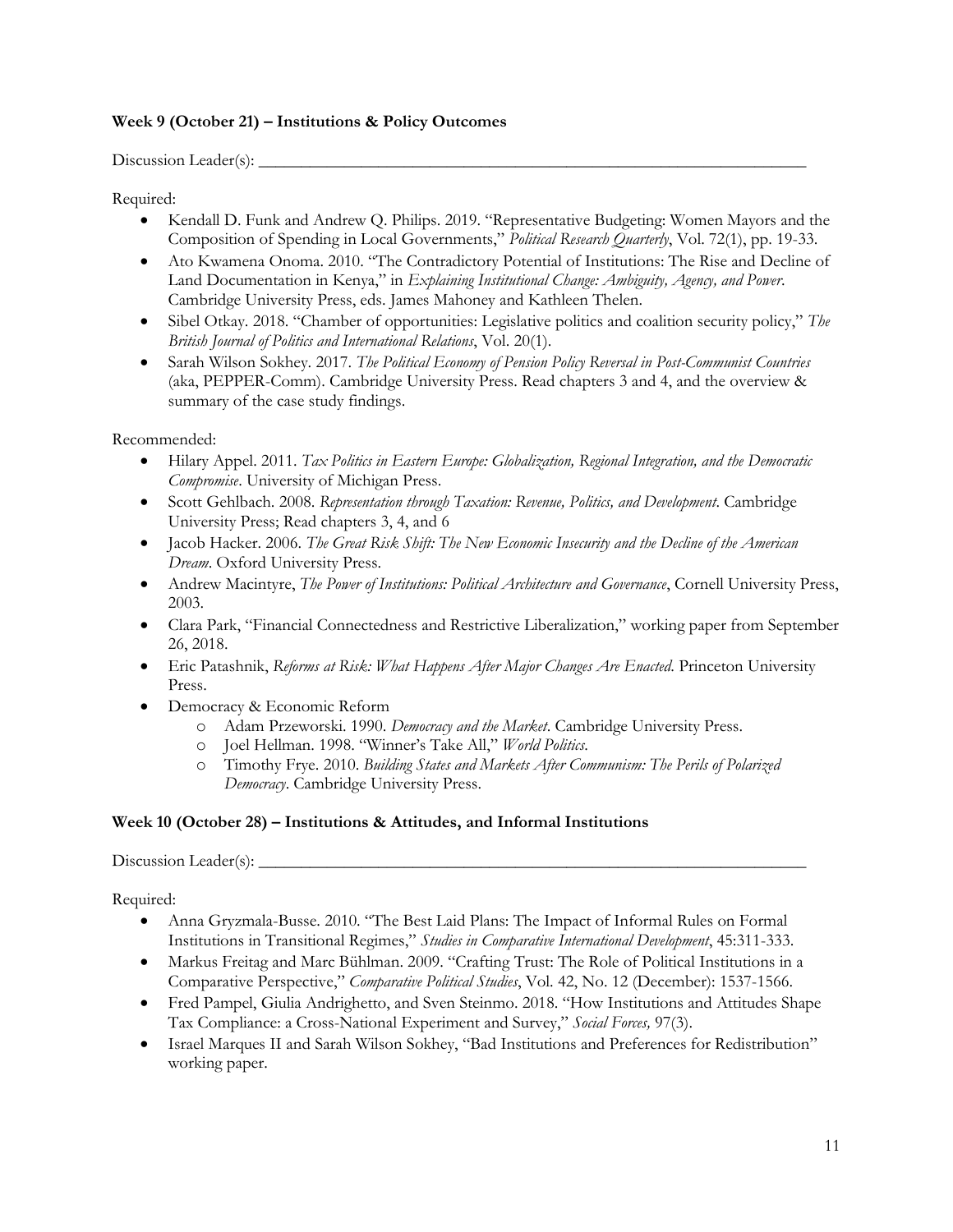Recommended:

- David Bruner, John D'Attoma, and Sven Steinmo. 2017. "The role of gender in the provision of public goods through tax compliance," *Journal of Behavioral and Experimental Economics*, 71: 45-55.
- Gretchen Helmke and Steven Levitsky. 2004. "Informal Institutions and Comparative Politics: A Research Agenda," *Perspectives on Politics*, Vol. 2, No. 4 (December). (This is an excellent review article.)
- Tamar Malloy, *Respectable Prejudices: Discrimination through Disciplinary Respectability*, book manuscript.
- Douglas North. 1991. "Institutions," *The Journal of Economic Perspectives*, Vol. 5, No. 1(Winter): 97-112.
- Douglas North, 1990, *Institutions, Institutional Change, and Economic Performance*, Cambridge University Press.
- Robert Putnam. 1993. *Making Democracy Work: Civic Traditions in Modern Italy.* (If you haven't read this in another class, you should read it. It's a classic and foundational work.)
- Sven Steinmo, chapter "Trustworthy Institutions: A Cognitive Theory of Tax Morale"

## **Topic 5: How to Think About, Study, and Measure Institutions**

## **Week 11 (November 4) – Institutional Origins**

Discussion Leader(s):

Required:

- Elinor Ostrom and Xavier Basurto. 2011. "Crafting analytical tools to study institutional change," *Journal of Institutional Economics*, 7(3): 317-343.
- Paul Pierson. 2004. *Politics in Time: History, Institutions, and Social Analysis.* Princeton University Press, read Chapters 4 and 5 and the conclusion.
- Joseph Jupille, Walter Mattlie, and Dunacan Snidal. 2013. *Institutional Choice and Global Commerce*. Cambridge University Press; read Part I and Part III (which means chapters 1, 2, 3, and 7)
- Orion Lewis and Sven Steinmo. 2012. "How Institutions Evolve: Evolutionary Theory and Institutional Change," *Polity*, Vol. 4, No. 3 (July 3).

- Scott Abramson. 2017. The Economic Origins of the Territorial State. *International Organization* 71 (Winter): 97-130;
- Lisa Blaydes and Eric Chaney. 2013. The Feudal Revolution and Europe's Rise: Political Divergence of the Christian West and the Muslim World before 1500 CE. *American Political Science Review* 107, 1 (February): 16-34.
- Mark Blyth, Geoffrey Hodgson, Orion Lewis, and Sven Steinmo. 2011. "Introduction to the Special Issue on the Evolution of Institutions," *Journal of Institutional Economics*, 7(3): 299-315.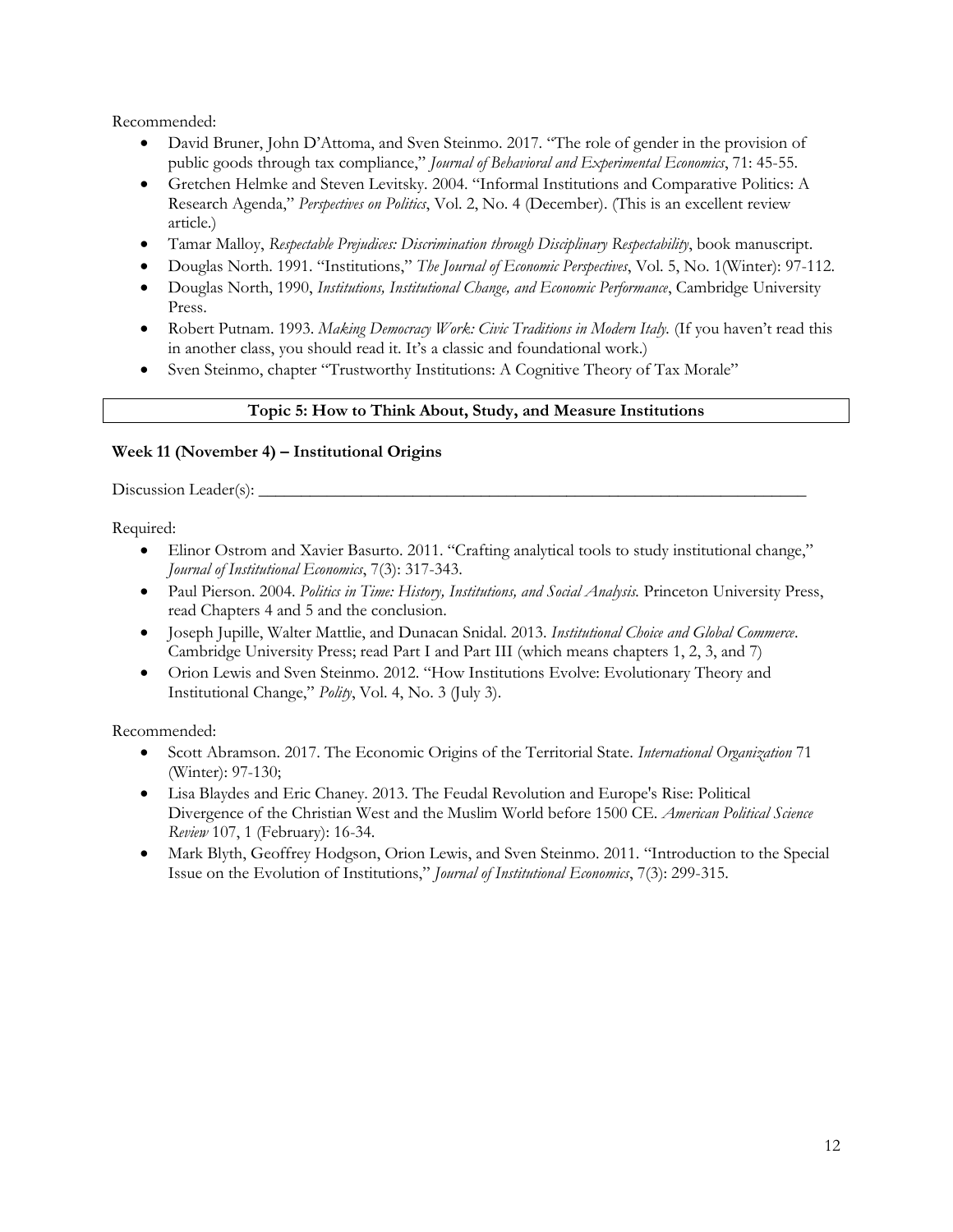## **Week 12 (November 11) – Institutions: Inference & Analysis**

 $Discussion$  Leader(s):  $\_\_$ 

Required:

- Avner Grief and David Laitin. 2004. "A theory of endogenous institutional change," *American Political Science Review*, 98(4): 633-52.
- Timothy Frye. 2012. "In From the Cold: Institutions and Causal Inference in Postcommunist Studies," *Annual Review of Political Science*, 15: 245-63.
- Adam Przeworski. 2004. Institutions Matter? *Government and Opposition* 39, 4 (September): 527-540.
- Kathleen Thelen. 2004. *How Institutions Evolve: The Political Economy of Skills in Germany, Britain, the United States and Japan.* Cambridge University Press, Read chapters 2 and 6

Recommended:

- James Mahoney and Kathleen Thelen, eds. 2010. *Explaining Institutional Change: Ambiguity, Agency, and Power*. Cambridge University Press.
- Wolfgang Streeck and Kathleen Thelen, eds. 2005. *Beyond Continuity: Institutional Change in Advanced Political Economies*. Oxford University Press.
- Kathleen Thelen. 1999. "Historical Institutionalism in Comparative Politics," *Annual Review of Political Science*, Vol. 2, pp.369-404.

# **Week 13 (November 18) –Institutional Data**

Discussion Leader(s): \_\_\_\_\_\_\_\_\_\_\_\_\_\_\_\_\_\_\_\_\_\_\_\_\_\_\_\_\_\_\_\_\_\_\_\_\_\_\_\_\_\_\_\_\_\_\_\_\_\_\_\_\_\_\_\_\_\_\_\_\_\_\_\_

Required:

- Matthijs Bogaards. 2007. "Measuring Democracy through Election Outcomes: A Critique with African Data," *Comparative Political Studies*, Vol. 40, No. 10 (October): 1211-1237.
- Liesbet Hooghe, Gary Marks, Tobias Lenz, Jeanine Bezujin, Besir Ceka, and Svet Derderyan. 2017. *Measuring International Authority: A Postfunctionalist Theory of Governance*, Volume III, Oxford University Press.
- Marcus Kurtz and Andrew Schrank. 2007. "Growth and Governance: Models, Measures, and Mechanisms," *Journal of Politics,* Vol. 69, No. 2 (May), pp. 538-554. (Takeaway: The Quality of Governance Indicators from the World Bank are no good; don't use them.)

Recommended:

- Thorsten Beck, George Clarke, Alberto Groff, Philip Keefer, and Patrick Walsh. 2001. "New Tools in Comparative Political Economy: The Database of Political Indicators," *The World Bank Economic Review*, Vo. 15, No. 1, pp. 165-176.
- Carles Boix, Michael Miller, and Sebastien Rosato. 2012. "A Complete Data Set of Political Times, 1800-2007," *Comparative Political Studies*, 46(12): 1523-1554.
- Aljaž Kunčič. 2014. "Institutional quality dataset," *Journal of Institutional Economics*, 10:1, 135-161.
- Friedrich Schneider, Andreas Buehn, and Claudio Montenegro. 2010. New Estimates for the Shadow Economies All Over the World. *International Economic Journal*, 24(4): 443-461.

**Week 14 (Fall Break, November 25-29)**